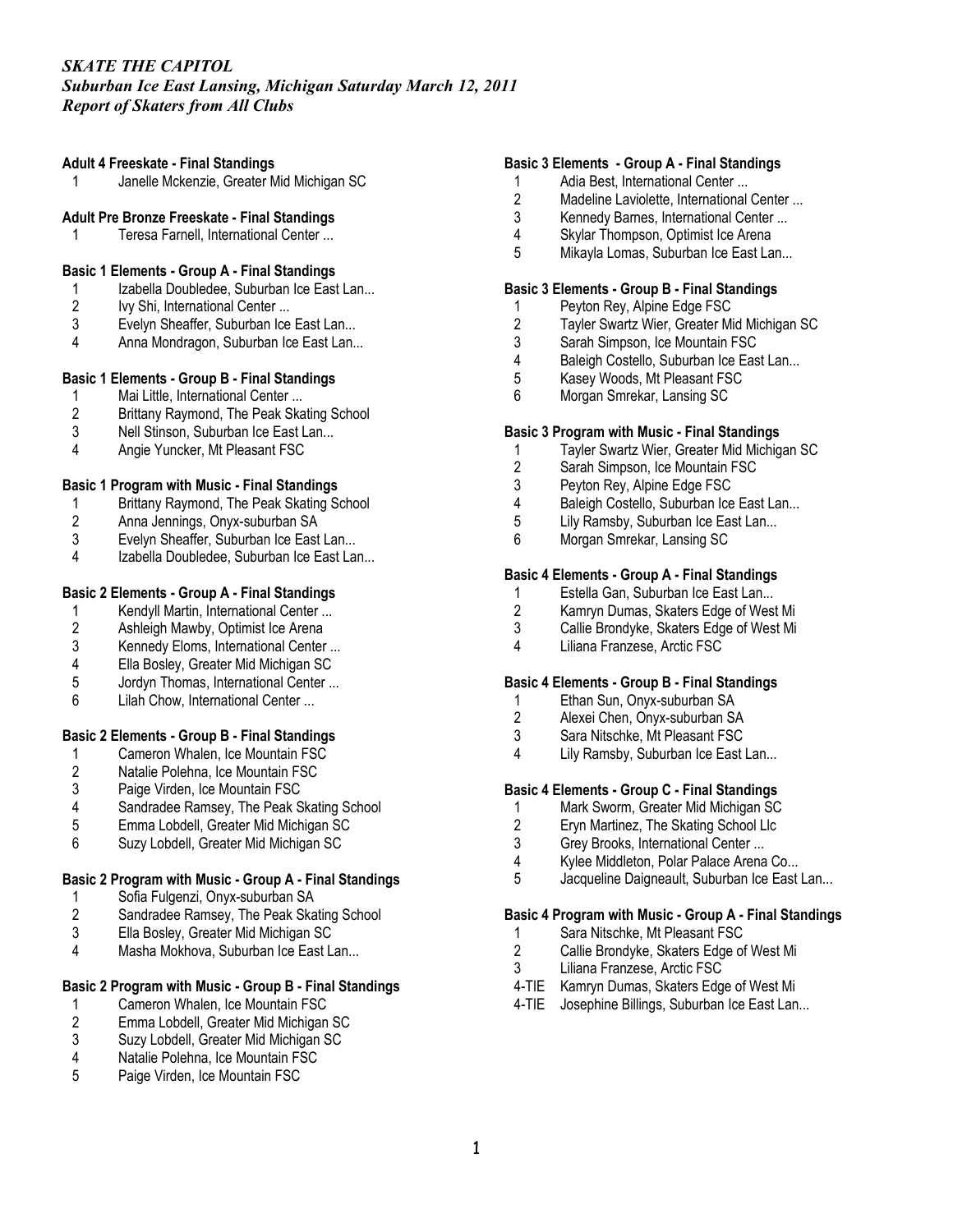*Suburban Ice East Lansing, Michigan Saturday March 12, 2011 Report of Skaters from All Clubs*

## **Basic 4 Program with Music - Group B - Final Standings**

- 1 Mark Sworm, Greater Mid Michigan SC
- 2 Alexei Chen, Onyx-suburban SA<br>3 Ethan Sun. Onvx-suburban SA
- Ethan Sun, Onyx-suburban SA
- 4 Eryn Martinez, The Skating School Llc
- 5 Kylee Middleton, Polar Palace Arena Co...

#### **Basic 5 Elements - Final Standings**

- 1 Liz Ferden, Mt Pleasant FSC
- 2 Abby Donahue, Onyx-suburban SA<br>3 Rachel Bigelow, Mt Pleasant FSC
- 3 Rachel Bigelow, Mt Pleasant FSC<br>4 Kavla Fenton, Lansing SC
- Kayla Fenton, Lansing SC

## **Basic 5 Program with Music - Final Standings**

- 1 Liz Ferden, Mt Pleasant FSC
- 2 Abby Donahue, Onyx-suburban SA<br>3 Rachel Bigelow. Mt Pleasant FSC
- Rachel Bigelow, Mt Pleasant FSC
- 4 Kayla Fenton, Lansing SC

## **Basic 6 Elements - Group A - Final Standings**

- 1 Molly Evans, Onyx-suburban SA<br>2 Elson Willsey, Mt Pleasant FSC
- 2 Elson Willsey, Mt Pleasant FSC<br>3 Adriana Callahan, Ice Mountain I
- Adriana Callahan, Ice Mountain FSC
- 4 Natalie Cummins, Midland FSC
- 5 Abby Griffith, Skaters Edge of West Mi

## **Basic 6 Elements - Group B - Final Standings**

- 1 Cheyenne Hansen, Greater Mid Michigan SC<br>2 Amanda Yuran, Onyx-suburban SA
- 
- 2 Amanda Yuran, Onyx-suburban SA Madalyn Taylor, Onyx-suburban SA
- 
- 4 Megann Dawe, Onyx-suburban SA<br>5 Abbygale Taylor, Onyx-suburban SA 5 Abbygale Taylor, Onyx-suburban SA
- 6 Brooke Soper, Suburban Ice East Lan...

## **Basic 6 Program with Music - Group A - Final Standings**

- 1 Adriana Callahan, Ice Mountain FSC
- 2 Elson Willsey, Mt Pleasant FSC<br>3 Abby Griffith. Skaters Edge of W
- 3 Abby Griffith, Skaters Edge of West Mi
- 4 Natalie Cummins, Midland FSC

## **Basic 6 Program with Music - Group B - Final Standings**

- 1 Cheyenne Hansen, Greater Mid Michigan SC
- 2 Amanda Yuran, Onyx-suburban SA<br>3 Molly Evans. Onvx-suburban SA
- 3 Molly Evans, Onyx-suburban SA<br>4 Brooke Soper Suburban Ice Fas
- Brooke Soper, Suburban Ice East Lan...

## **Basic 7 Elements - Group A - Final Standings**

- 1 Josie Roberts, Not Listed
- 2 Angelina Franzese, Arctic FSC
- 3 Sara Downs, Suburban Ice East Lan...

#### **Basic 7 Elements - Group B - Final Standings**

- 1 Sydney Vanarsdalen, Onyx-suburban SA
- Hannah Skinner, Lansing SC
- 3 Kelsee Hilyard, Midland FSC
- 4 Grace Bellgowan, Suburban Ice East Lan...

#### **Basic 7 Program with Music - Final Standings**

- 1 Sydney Vanarsdalen, Onyx-suburban SA
- 2 Josie Roberts, Not Listed
- 3 Kelsee Hilyard, Midland FSC<br>4 Angelina Franzese, Arctic FS
- 4 Angelina Franzese, Arctic FSC<br>5 Grace Bellgowan, Suburban Ice
- Grace Bellgowan, Suburban Ice East Lan...

#### **Basic 8 Elements - Group A - Final Standings**

- 1 Emma Lavelle, Ice Mountain FSC
- 2 Ariana Ravitch, Suburban Ice East Lan...
- 3 Rachel Merrill, Suburban Ice East Lan...

#### **Basic 8 Elements - Group B - Final Standings**

- 1 Autumn Willsey, Mt Pleasant FSC
- 2 Adam Bishoff, Greater Mid Michigan SC
- 3 Morgan Palmer, The Skating School Llc<br>4 Amelia Lytle. Mt Pleasant FSC
- Amelia Lytle, Mt Pleasant FSC

#### **Basic 8 Program with Music - Group A - Final Standings**

- 1 Jada Thomas, International Center ...<br>2 Tetvana Kulish. International Center ...
- Tetyana Kulish, International Center ...
- 3 Emma Lavelle, Ice Mountain FSC
- 4 Ariana Ravitch, Suburban Ice East Lan...

#### **Basic 8 Program with Music - Group B - Final Standings**

- 1 Autumn Willsey, Mt Pleasant FSC<br>2 Amelia Lytle. Mt Pleasant FSC
- Amelia Lytle, Mt Pleasant FSC
- 3 Adam Bishoff, Greater Mid Michigan SC
- 4 Morgan Palmer, The Skating School Llc
- 5 Kacie Beck, Suburban Ice East Lan...

## **Beginner Compulsory Program - Group A - Final Standings**

- 1 Kennedy Dumas, Skaters Edge of West Mi
- 2 Caitlin Miller, Skaters Edge of West Mi
- 3 Delaney Geiersbach, Skaters Edge of West Mi

## **Beginner Compulsory Program - Group B - Final Standings**

- 1 Akina Behrens, International Center ...
- 2 Sarah Welti, Lansing SC
- 3 Amanda Petrie, The Peak Skating School<br>4 Rachel Fichtman, Lansing SC
- 4 Rachel Fichtman, Lansing SC<br>5 Alex Grotiohn, Lansing SC
- 5 Alex Grotjohn, Lansing SC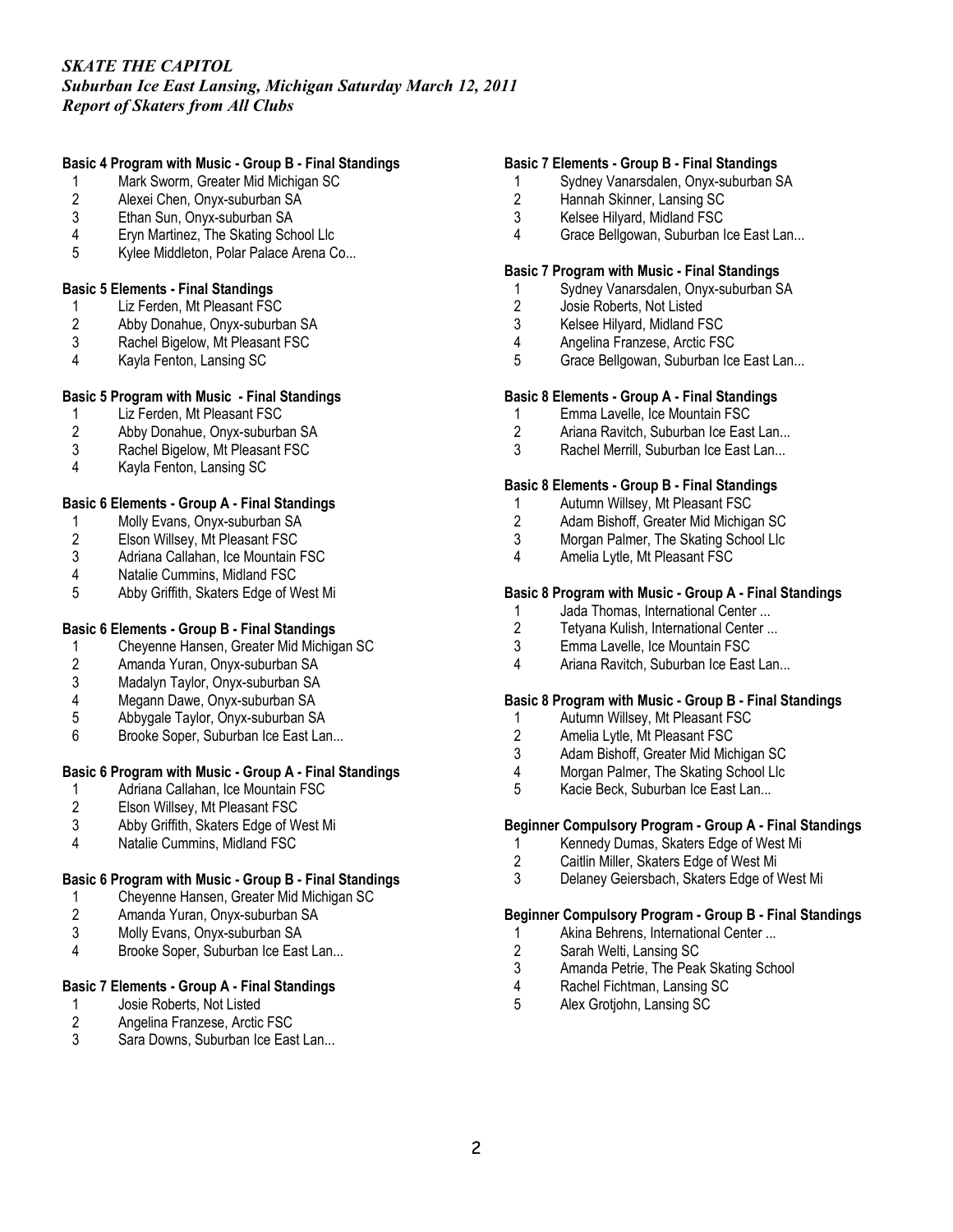*Suburban Ice East Lansing, Michigan Saturday March 12, 2011 Report of Skaters from All Clubs*

## **Beginner Compulsory Program - Group C - Final Standings**

- 1 Emily Graves, Ice Mountain FSC<br>2 Vanessa Kish, Ice Mountain FSC
- 2 Vanessa Kish, Ice Mountain FSC
- 3 Mallerie Bittner, Gladwin SC
- 4 Hannah Wolschlager, Sk8 Bay FSC
- 5 Katie Peterson, Onyx-suburban SA

## **Beginner Freeskate - Group A - Final Standings**

- 1 Peyton Huttenlocker, Lansing SC
- 2 Tana Spangler, Midland FSC<br>3 Kennedy Dumas, Skaters Edg
- 3 Kennedy Dumas, Skaters Edge of West Mi
- 4 Caitlin Miller, Skaters Edge of West Mi
- 5 Delaney Geiersbach, Skaters Edge of West Mi

## **Beginner Freeskate - Group B - Final Standings**

- 1 Akina Behrens, International Center ...<br>2 Hannah Wolschlager, Sk8 Bay FSC
- 2 Hannah Wolschlager, Sk8 Bay FSC
- 3 Amanda Petrie, The Peak Skating School
- 4 Christie Moll, Lansing SC
- 5 Vanessa Kish, Ice Mountain FSC

## **Beginner Freeskate - Group C - Final Standings**

- 1 Mallerie Bittner, Gladwin SC<br>2 Emily Graves, Ice Mountain I
- 2 Emily Graves, Ice Mountain FSC
- 3 Elizabeth Hammill, Lansing SC<br>4 Miranda Steffke, Mt Pleasant FS
- Miranda Steffke, Mt Pleasant FSC

## **Beginner Interpretive Freeskate - Final Standings**

- 1 Vanessa Kish, Ice Mountain FSC<br>2 Julia Walters, Lansing SC
- 2 Julia Walters, Lansing SC
- 3 Elizabeth Hammill, Lansing SC
- 4 Peyton Huttenlocker, Lansing SC<br>5 Christie Moll. Lansing SC
- 5 Christie Moll, Lansing SC

#### **Limited Beginner Compulsory Program - Group A - Final Standings**

- 1 Miranda Gipson, Ice Mountain FSC<br>2 Claire Jennings, Onyx-suburban SA
- 2 Claire Jennings, Onyx-suburban SA

## **Limited Beginner Compulsory Program - Group B - Final Standings**

- 1 Allison Greer, Gladwin FSC
- 2 Macy Bittner, Gladwin SC<br>3 Emily Taylor, Onyx-suburb
- 3 Emily Taylor, Onyx-suburban SA<br>4 Aspen Tapley. Optimist FSC
- Aspen Tapley, Optimist FSC
- 5 Hanna Fussman, Mt Pleasant FSC

# **Limited Beginner Freeskate - Group A - Final Standings**

- 1 Claire Jennings, Onyx-suburban SA<br>2 Abigail Hiler, Alpine Edge FSC
- 2 Abigail Hiler, Alpine Edge FSC<br>3 Aspen Tapley, Optimist Ice Are
- Aspen Tapley, Optimist Ice Arena
- 4 Addyson Luke, Greater Kalamazoo SA

#### **Limited Beginner Freeskate - Group B - Final Standings**

- 1 Annabelle Dickerson, Suburban Ice East Lan...
- 2 Miranda Gipson, Ice Mountain FSC
- 3 Julia Walters, Lansing SC
- 4 Cate Blair, Greater Kalamazoo Ska...<br>5 Kate Loope. Greater Kalamazoo Ska..
- Kate Loope, Greater Kalamazoo Ska...

## **Limited Beginner Freeskate - Group C - Final Standings**

- 1 Allison Greer, Gladwin FSC
- 2 Emily Taylor, Onyx-suburban SA<br>3 Macy Bittner. Gladwin SC
- 3 Macy Bittner, Gladwin SC<br>4 Abigail Quaid. The Skating
- 4 Abigail Quaid, The Skating School Llc
- 5 Hanna Fussman, Mt Pleasant FSC

## **No Test Compulsory Program - Final Standings**

- 1 Olivia Wheeler, Lansing SC
- 2 Hailee Laski, Lansing SC<br>3 Hailey Nace, Lansing SC
- 3 Hailey Nace, Lansing SC

#### **No Test WB Freeskate - Group A - Final Standings**

- 1 Grace Vanzanten, Skaters Edge of West Mi
- 2 Hailey Nace, Lansing SC<br>3 Olivia Wheeler. Lansing S
- 3 Olivia Wheeler, Lansing SC
- 4 Domino Arnold, Lansing SC

## **No Test WB Freeskate - Group B - Final Standings**

- 1 Renae Padgett, Ice Mountain FSC
- 2 Phoenix Vavzincak, Mt Pleasant FSC
- 3 Hailee Laski, Lansing SC
- 4 Jacob Carle, Greater Mid Michigan SC

## **Pre Preliminary Compulsory Program - Group A - Final Standings**

- 1 Grace Vanzanten, Skaters Edge of West Mi<br>2 Kavla Decker. Little Traverse FSC
- 2 Kayla Decker, Little Traverse FSC<br>3 Olivia Nolff. Little Traverse FSC
- Olivia Nolff, Little Traverse FSC
- 4 Kylee Andrew, Little Traverse FSC

#### **Pre Preliminary Compulsory Program - Group B - Final Standings**

- 1 Katelyn Eidenberger, Mt Pleasant FSC
- 2 Olivia Eaton, Little Traverse FSC
- 3 Katie Klier, Greater Mid Michigan SC
- 4 Phoenix Vavzincak, Mt Pleasant FSC

#### **Pre Preliminary Interpretive Freeskate - Final Standings**

- 1 Lauren Gibson, Alpine Edge FSC<br>2 Chelsi Perkins. Lansing SC
- 2 Chelsi Perkins, Lansing SC

## **Pre Preliminary SHOWCASE - Final Standings**

1 Phoenix Vavzincak, Mt Pleasant FSC